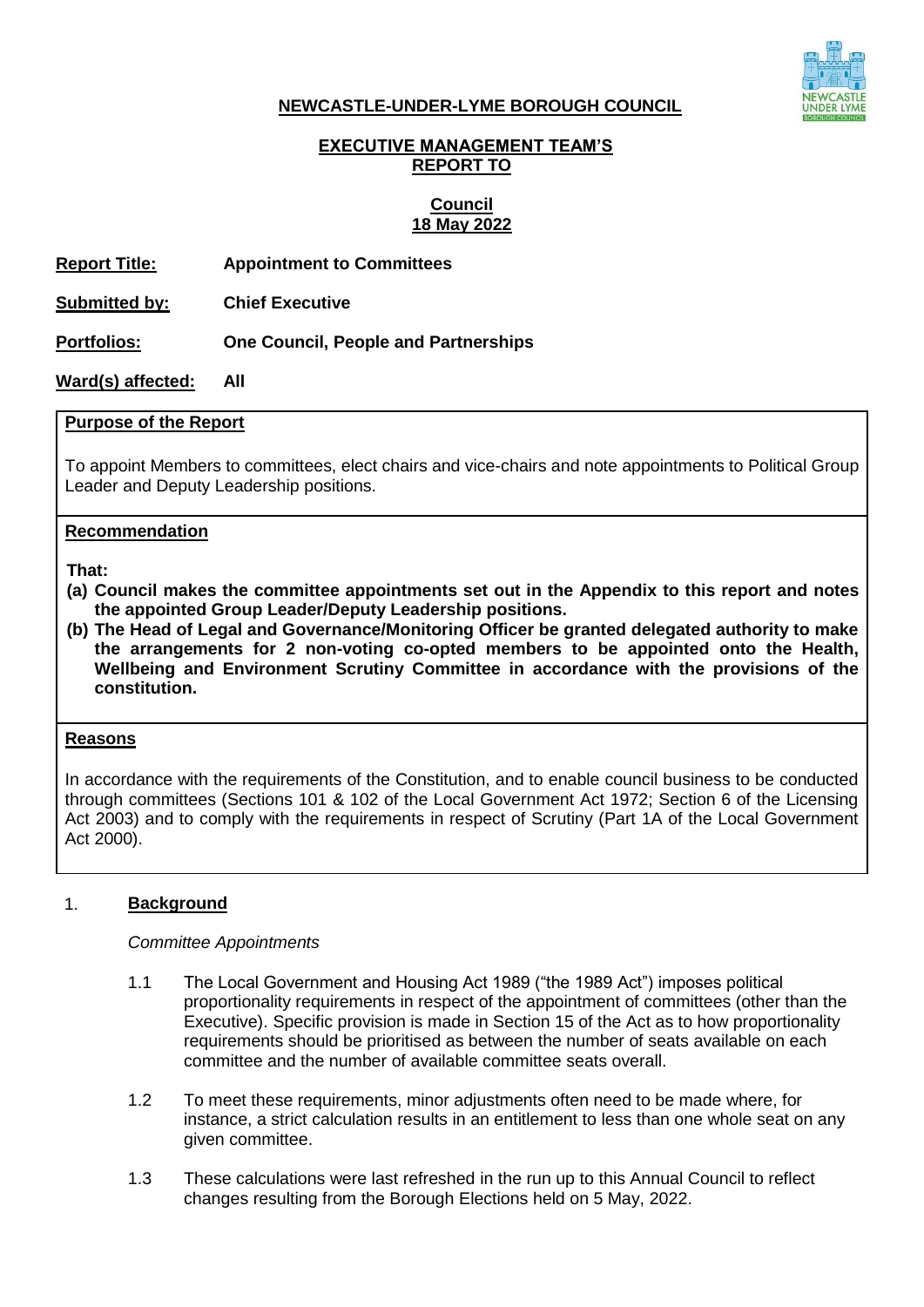

- 1.4 It now falls to Council to appoint members from the relevant political groups to the seats allocated to those groups. Council will then need to elect a chair and vice-chair for each committee. Nominations made by the groups will be set out in an appendix to be tabled at the meeting.
- 1.5 Government advice on Scrutiny Committees suggests that local authorities might consider it appropriate to have all or some of these committees chaired by members outside the majority group.
- 1.6 The constitution states that there shall be 2 non-voting co-opted members on the Health, Wellbeing and Environment Scrutiny Committee as set out below:

"In addition, there shall also be 2 non-voting co-opted members, representing the young people of the Borough drawn from the Student's Union at Keele University and the Student Representative Body at Newcastle College. Both establishments are to be invited to nominate a co-opted member at each Annual Council."

It is recommended that the Head of Legal and Governance/Monitoring Officer be granted delegated authority to make these arrangements.

### *Group Leadership/Deputy Leadership*

1.7 For completeness, Political Group Leader and Deputy Leaderships are also reported to Annual Council. These will also be set out the appendix to this report tabled at the meeting.

### 2. **Issues**

2.1 Set out above.

# 3. **Proposal**

3.1 That Council makes the committee appointments set out in the Appendix to this report and notes the appointed Group Leader/Deputy Leadership positions.

### 4. **Reasons for Proposed Solution**

4.1 To comply with the legislative requirements and Council's Constitution.

# 5. **Options Considered**

5.1 Not applicable.

### 6. **Legal and Statutory Implications**

6.1 Dealt with in the body of the report

### 7. **Equality Impact Assessment**

7.1 Not applicable.

# 8. **Financial and Resource Implications**